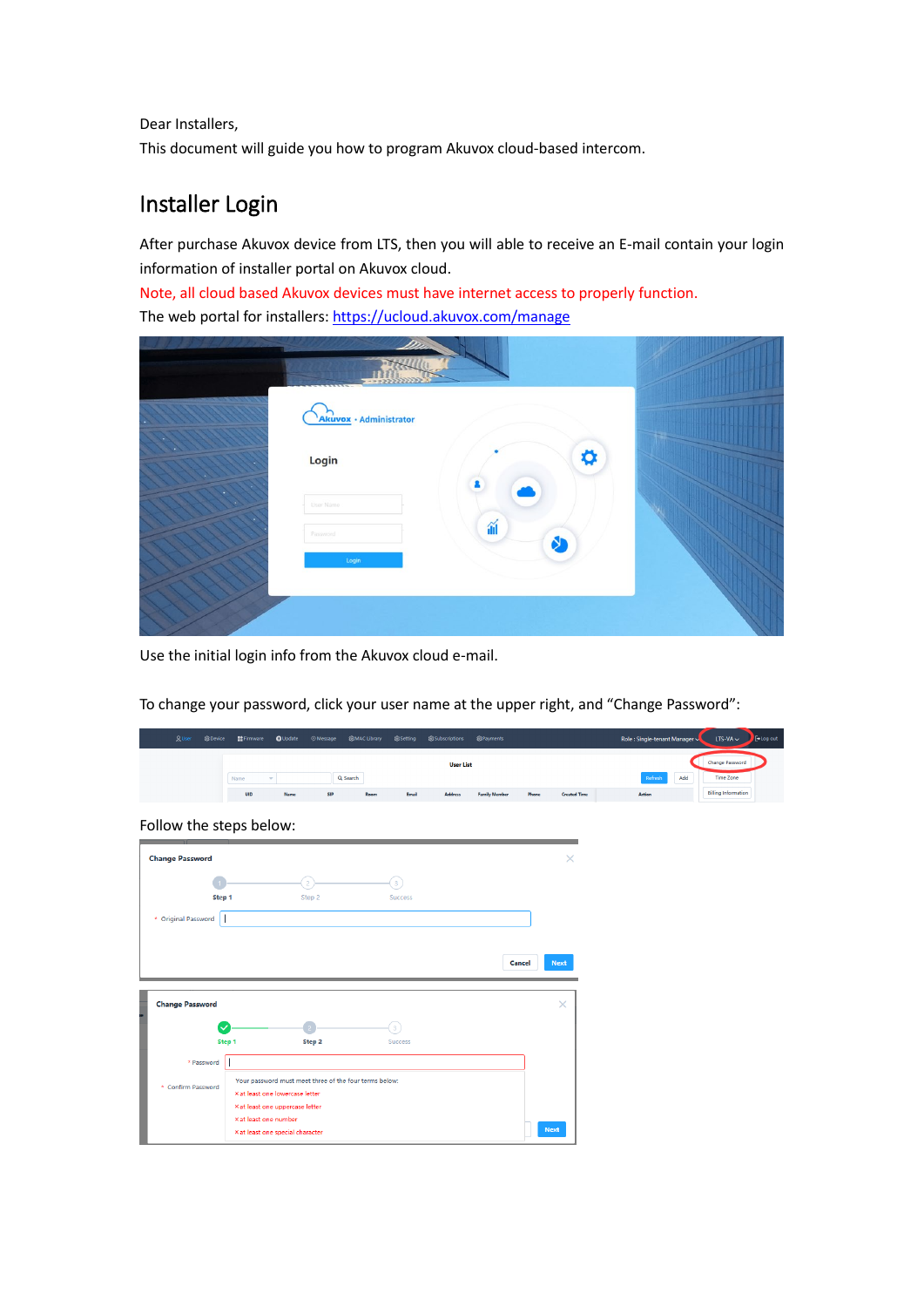## Single Tenant Job Setup

Akuvox cloud presets two scenarios, community (multiple families) and single tenant (1 family). Toggle roles from the upper right drop-down menu as shown below:

| <b>QUser</b> | @ Device | <b>Ex Firmware</b> | <b>O</b> Update | <b>Message</b> | <b>您MAC Library</b> | 8Setting                   | \$3 Subscriptions | <b>密Payments</b>     |          |                     |               |          | Role: Single-tenant Manager $\sim$                       | Lts-nj $\sim$ | [+Log out |
|--------------|----------|--------------------|-----------------|----------------|---------------------|----------------------------|-------------------|----------------------|----------|---------------------|---------------|----------|----------------------------------------------------------|---------------|-----------|
|              |          | Name               | $\sim$          |                | Q Search            |                            | <b>User List</b>  |                      |          |                     |               |          | <b>Community Manager</b><br><b>Single-tenant Manager</b> |               |           |
|              |          | UID                | Name            | SIP            | Room                | Email                      | <b>Address</b>    | <b>Family Member</b> | Phone    | <b>Created Time</b> |               | Action   |                                                          |               |           |
|              |          | 325100164          | Eric            | 325100164      | <b>Eric</b> house   | $\sim$                     | $\sim$            | $0$ $\Omega$         | $\sim$   | 2019-10-25 10:38:23 | $\Box$ Device | $P$ Edit | <b>B</b> Delete                                          |               |           |
|              |          | 325100154          | hun             | 325100154      | jim                 | tiffany.zhai@Itsnj.co<br>m | $\sim$            | $0$ $\Omega$         | $\sim$   | 2019-10-23 12:41:17 | $\Box$ Device |          | B Delete                                                 |               |           |
|              |          |                    |                 |                |                     | Lines per page 10 =        |                   | Go to 1 Go           | 2 In All |                     |               |          |                                                          |               |           |

The default scenario is single tenant.

To add our first family, find the first tab **User**, and click **Add**.

| <b>A</b> User<br>SB Device |      |             |     |          |       | ■ #Firmware ●Update ⊙Message @MACLibrary @Setting @Subscriptions @Payments |                      |       |                     | Role: Single-tenant Manager ~ | Lts-nj $\sim$ | [→ Log out |
|----------------------------|------|-------------|-----|----------|-------|----------------------------------------------------------------------------|----------------------|-------|---------------------|-------------------------------|---------------|------------|
|                            | Name | $\sim$      |     | Q Search |       | <b>User List</b>                                                           |                      |       |                     | Refresh<br>Add                |               |            |
|                            | UID  | <b>Name</b> | SIP | Room     | Email | Address<br>No Data                                                         | <b>Family Member</b> | Phone | <b>Created Time</b> | Action                        |               |            |
|                            |      |             |     |          |       | Lines per page   10 = ( C )   Go to   1   Go   0 In All                    |                      |       |                     |                               |               |            |

Required: **Name** (tenant's name) and **Room Name** (apartment # or name). Recommended:

Email: tenant's e-mail for receiving their APP/Web login information.

Phone: outdoor stations calling phone number is included in the monthly service.

| Add user    |                                                                     | ×      |  |
|-------------|---------------------------------------------------------------------|--------|--|
| * Name      |                                                                     |        |  |
| * Room Name |                                                                     |        |  |
| Email       |                                                                     |        |  |
| Phone       |                                                                     |        |  |
|             | OFF Set as the default number to receive the call from the visitor. |        |  |
| Address     |                                                                     |        |  |
| Time Zone   | GMT-5:00 New_York<br>$\overline{\mathbf{v}}$                        |        |  |
|             |                                                                     |        |  |
|             | Cancel                                                              | Submit |  |

After submission, an e-mail with account information will be sent. The tenant can now use SmartPlus APP and web-portal: [https://ucloud.akuvox.com,](https://ucloud.akuvox.com/) where they can add their family members for APP access.

|     | SHORTHAI A ANTHONY A WILLIAM |                          |                  |              |                         |                    |                      |             |                     |                                |                            |
|-----|------------------------------|--------------------------|------------------|--------------|-------------------------|--------------------|----------------------|-------------|---------------------|--------------------------------|----------------------------|
| ice | <b>■ Firmware</b>            | <b>O</b> Update          | <b>O</b> Message | 您MAC Library | @ Setting               | Sols Subscriptions | <b>您Payments</b>     |             |                     |                                | Role: Single-tenant Manage |
|     | Name                         | $\overline{\phantom{a}}$ |                  | Q Search     |                         | <b>User List</b>   |                      |             |                     |                                | Refresh<br>Add             |
|     | UID                          | Name                     | <b>SIP</b>       | <b>Room</b>  | Email                   | <b>Address</b>     | <b>Family Member</b> | Phone       | <b>Created Time</b> | <b>Action</b>                  |                            |
|     | 325100172                    | <b>Jim</b>               | 325100172        | Jim's house  | Jim.wang@akvuox.co<br>m | New Jersey         | 0, 92                | 16263734527 | 2019-10-28 15:12:00 | $\Box$ Device<br>$\angle$ Edit | <b>B</b> Delete            |
|     |                              |                          |                  |              |                         |                    |                      |             |                     |                                |                            |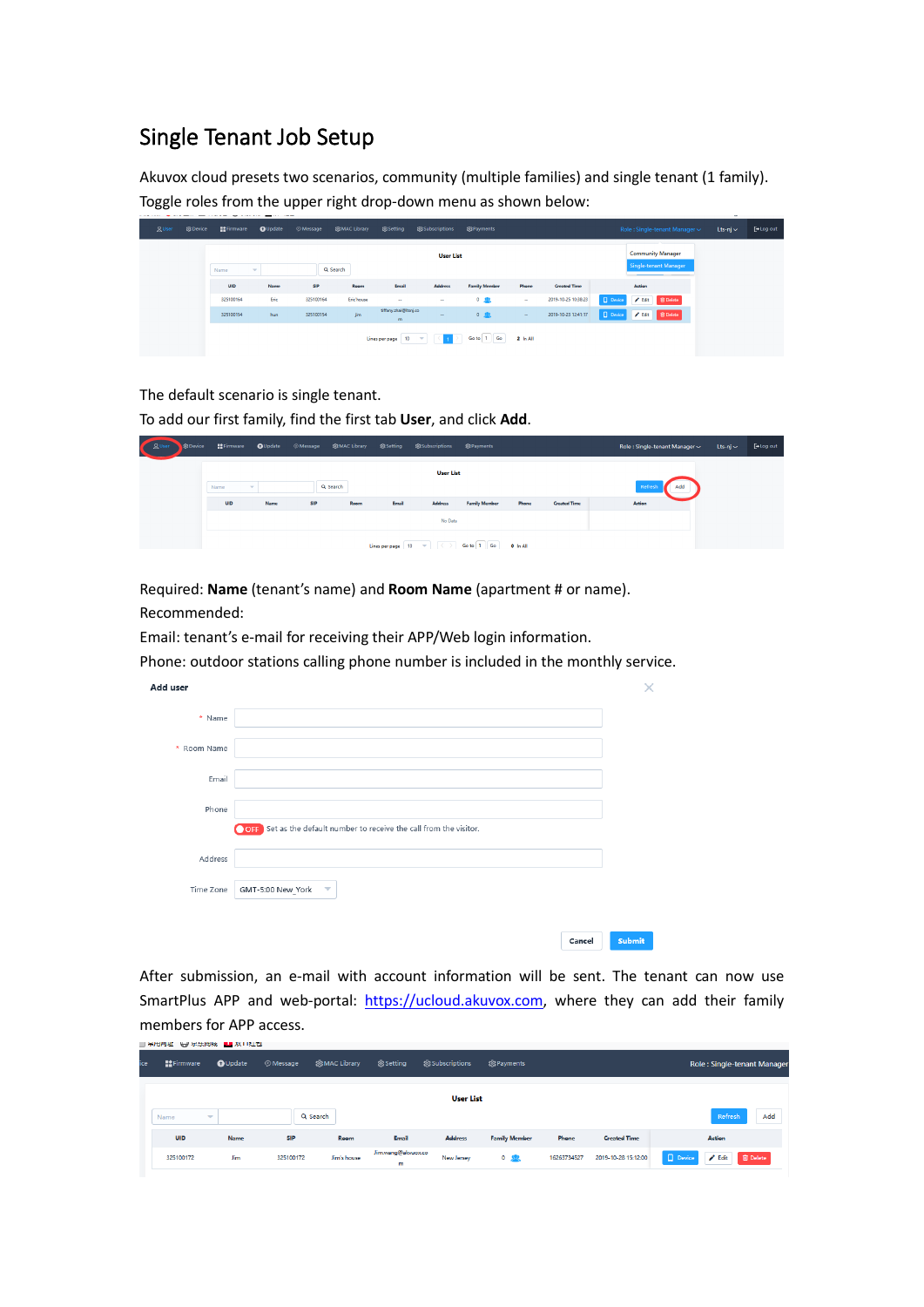|                | Welcome to Akuvox smart intercom world                                                             |
|----------------|----------------------------------------------------------------------------------------------------|
| Dear Jim Wang, |                                                                                                    |
|                | Your Akuvox cloud account has been created.                                                        |
|                | Download the SmartPlus app or go to the web Akuvox Cloud to enjoy the<br>Akuvox cloud service now. |
|                | User Name: Jim.wang@a<br>Password:<br>Server ID: 3                                                 |
|                |                                                                                                    |
|                | If the QR code cannot be displayed, please click here.                                             |
|                | Android:                                                                                           |
|                | Apple IOS:                                                                                         |
| Best regards,  |                                                                                                    |
|                | The Akuvox Team                                                                                    |
|                |                                                                                                    |
|                |                                                                                                    |

Installer and property managers can also add family members if needed: Click the blue icon under "Family Member" tab to add. 3 additional family members are included in the activation fee. Every family can have up to 10 members with APP access.

|    | <b>Family Member</b> |         |        |        |
|----|----------------------|---------|--------|--------|
|    |                      | * Name  |        |        |
| ne |                      |         |        |        |
|    |                      | * Email |        |        |
|    |                      |         |        |        |
|    |                      |         |        |        |
|    |                      |         | Cancel | Submit |

Now add intercom devices under this family to allow access: Click **Device** and **Add**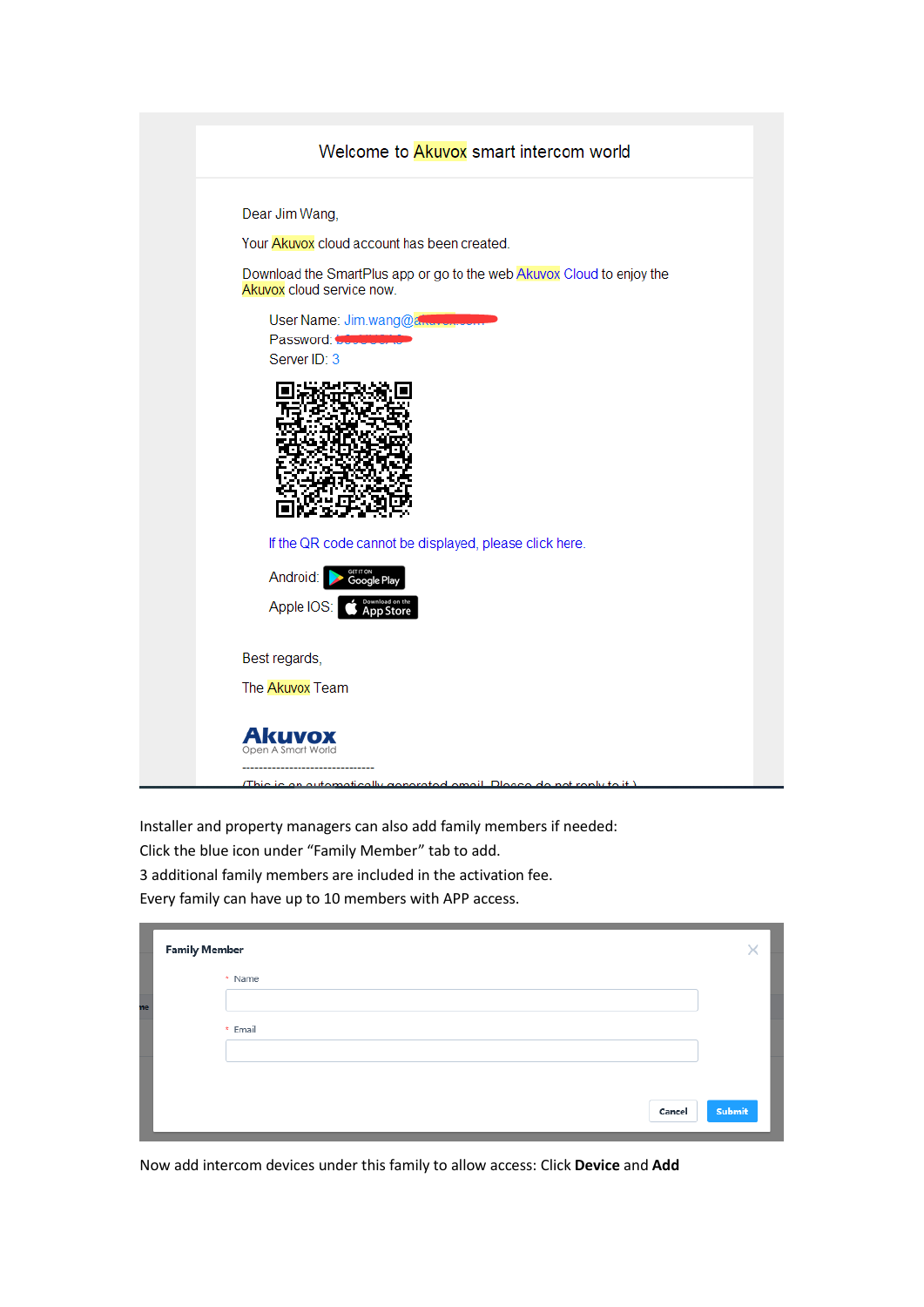| <b>E</b> tFirmware | O Update                 | O Message | <b>総MAC Library</b> | <b>怨Setting</b>         | 袋Subscriptions          | <b>袋Payments</b>     |             |                          | Role: Single-tenant Manager    |                 |
|--------------------|--------------------------|-----------|---------------------|-------------------------|-------------------------|----------------------|-------------|--------------------------|--------------------------------|-----------------|
|                    |                          |           |                     |                         | <b>User List</b>        |                      |             |                          |                                |                 |
| Name               | $\overline{\phantom{a}}$ |           | Q Search            |                         |                         |                      |             |                          | Refresh                        | Add             |
| UID                | <b>Name</b>              | SIP       | Room                | Email                   | <b>Address</b>          | <b>Family Member</b> | Phone       | <b>Created Time</b>      | Action                         |                 |
| 325100172          | <b>Jim</b>               | 325100172 | Jim's house         | Jim.wang@akvuox.co<br>m | <b>New Jersey</b>       | 0 <sub>52</sub>      | 16263734527 | 2019-10-28 15:12:00      | <b>Device</b><br>$\angle$ Edit | <b>B</b> Delete |
|                    |                          |           |                     |                         |                         |                      |             |                          |                                |                 |
|                    |                          |           |                     |                         | Device List - 325100172 |                      |             |                          |                                |                 |
| <b>MAC</b>         | $\overline{\mathbf{v}}$  |           | Q Search            |                         |                         |                      |             |                          | Refresh                        | Add             |
| <b>MAC</b>         |                          | Owner     | SIP                 | Location                | <b>Device Type</b>      | <b>Status</b>        |             | <b>Last Connect time</b> | <b>Action</b>                  |                 |
|                    |                          |           |                     |                         | No Data                 |                      |             |                          |                                |                 |
|                    |                          |           |                     | 10<br>Lines per page    | ▼                       | Go<br>Go to 1        | $0$ In All  |                          |                                |                 |

You can find Mac address on the device and on its box.

Add both Indoor Monitor(C313) and Single-Tenant Door Station(R20A) in this matter.

Specify device location, such as "Room1", "101", "Front Door" etc.

DTMF code is for unlock the door from a phone line / cellphone.

| <b>Add Device</b> | ×                                          |
|-------------------|--------------------------------------------|
| Owner             | 325100172                                  |
| * MAC             | 0c1105062345                               |
| * Device Type     | Indoor Monitor<br>$\overline{\phantom{0}}$ |
| * Location        | Room1                                      |
|                   |                                            |
|                   | Submit<br>Cancel                           |
|                   |                                            |
| <b>Add Device</b> | ×                                          |
| Owner             | 325100172                                  |
| * MAC             | 0c1105062321                               |
| * Device Type     | Single-tenant Doorph <a></a>               |
| * Location        | Front Door                                 |
|                   |                                            |
| Relay 1           | ON                                         |
| * Relay Name      | Relay 1                                    |
| * DTMF Code       | $\#$<br>$\overline{\phantom{0}}$           |
| + Add Relay       |                                            |
|                   |                                            |
|                   | Submit<br>Cancel                           |

Congratulations! You finished your first cloud-based intercom setup!

Now you can instruct the end-users to install the SmartPlus APP and do function tests. For your future jobs, simply follow the same process and add more families. You can view, edit at anytime via the installer web portal.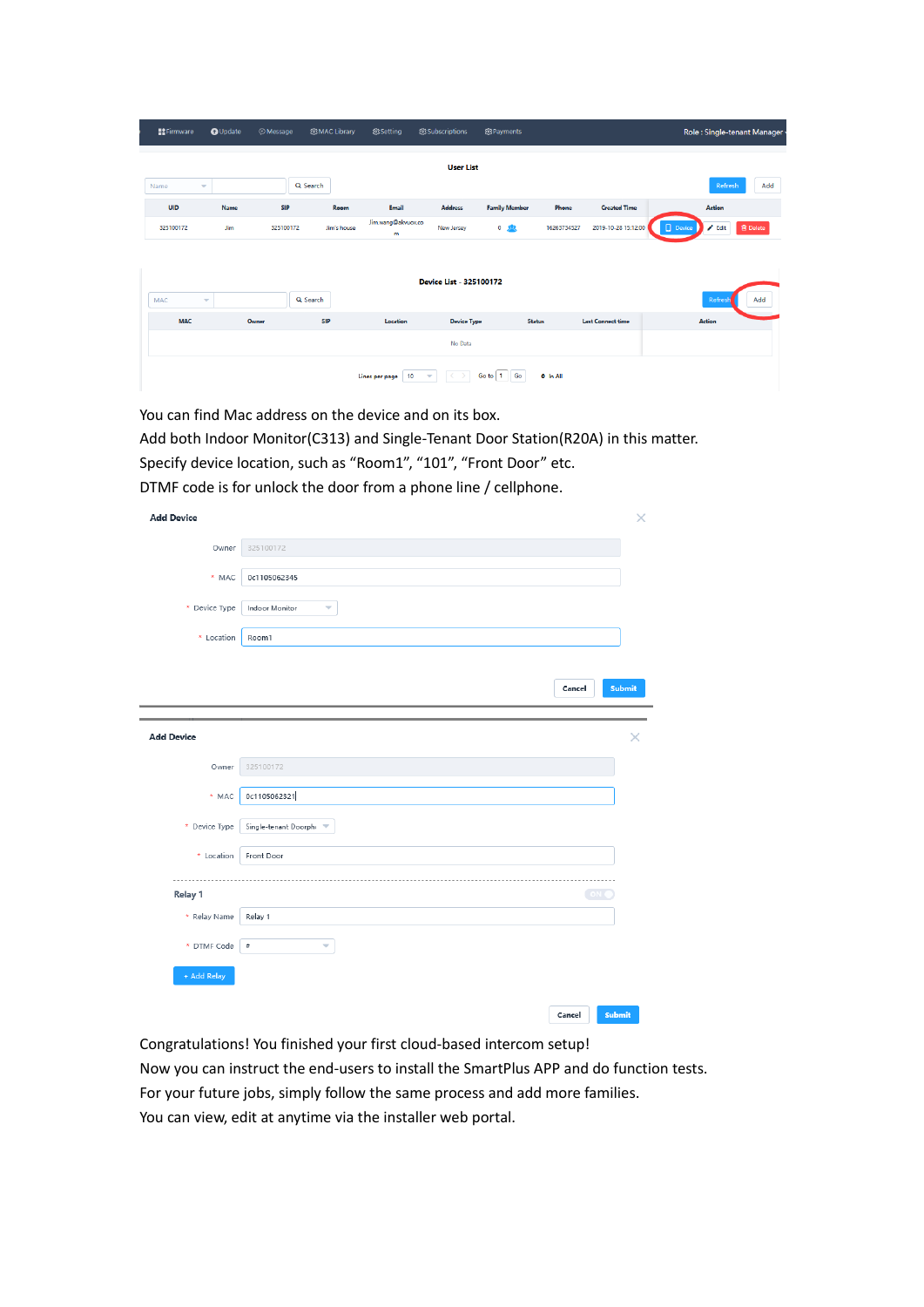## Multi-Tenant Job Setup

|                              |                              |                     |                       |                              |                          | Role: Community Manager ~                   | List of Communities |
|------------------------------|------------------------------|---------------------|-----------------------|------------------------------|--------------------------|---------------------------------------------|---------------------|
| <b>Communities List</b>      |                              |                     |                       |                              | <b>Community Manager</b> |                                             |                     |
|                              | <b>Name</b>                  | <b>Device Count</b> | <b>End User Count</b> | <b>Property Managers</b>     |                          | Single-tenant Manager                       |                     |
|                              | <b>LTS-NJ Demo Community</b> | 4                   | 6                     | Brian "1 2.jason li          |                          | <b>Import Edit Property Manager Details</b> |                     |
| 85                           | 12213                        | $\circ$             | $\mathbf{0}$          | 12.Brian.                    |                          | <b>Import Edit Property Manager Details</b> |                     |
|                              |                              |                     |                       |                              |                          |                                             |                     |
|                              |                              |                     |                       |                              |                          |                                             |                     |
|                              |                              |                     |                       |                              |                          |                                             |                     |
| <b>New Community</b>         |                              |                     |                       |                              |                          |                                             |                     |
|                              |                              |                     |                       |                              |                          |                                             |                     |
|                              |                              |                     |                       |                              |                          |                                             |                     |
| <b>Property Manager List</b> |                              |                     |                       |                              |                          | <b>New Property Manager</b>                 |                     |
| <b>Name</b>                  |                              | <b>Email</b>        |                       | Community                    |                          | <b>Action</b>                               |                     |
| jason li                     |                              |                     |                       | <b>LTS-NJ Demo Community</b> |                          | Edit Delete                                 |                     |
| 12                           |                              |                     |                       | LTS-NJ Demo Community, 12213 |                          | Edit Delete                                 |                     |
| Brian.                       |                              |                     |                       | LTS-NJ Demo Community, 12213 |                          | Edit Delete                                 |                     |

When you have a project with multiple apartments, switch to **Community Manager** role.

**Communities List** contains the list of your multi-tenant jobs, and **Property Manager List** shows the local management account for each job.

### Create a new Community and its Property Manager:

|                              |                     |                       |                          | Role: Community Manager ~ |                                                                              |
|------------------------------|---------------------|-----------------------|--------------------------|---------------------------|------------------------------------------------------------------------------|
|                              |                     |                       |                          |                           |                                                                              |
| Name                         | <b>Device Count</b> | <b>End User Count</b> | <b>Property Managers</b> | Action                    |                                                                              |
| <b>LTS-NJ Demo Community</b> | 4                   | 6                     | Brian "1 2.jason li      |                           |                                                                              |
| 12213                        | $\mathbf 0$         | $\mathbf 0$           | 12, Brian.               |                           |                                                                              |
|                              |                     |                       |                          |                           |                                                                              |
|                              |                     |                       |                          |                           |                                                                              |
|                              |                     |                       |                          |                           |                                                                              |
|                              |                     |                       |                          |                           |                                                                              |
|                              |                     |                       |                          |                           |                                                                              |
|                              |                     |                       |                          |                           | Import Edit Property Manager Details<br>Import Edit Property Manager Details |

Click **New Community**

Here you will fill the basic information of this community.

\* PIN Mode • PIN  $\bigcirc$  APT+PIN (e.g. 101 + 1234) Charge Mode Pay by end user/PM Pay by this account

**PIN Mode:** PIN only mode for convenience and APT+PIN mode for better security.

#### **Charge Mode:**

Please choose **Pay by this account** to allow RMR markup.

Otherwise end user can directly pay Akuvox the monthly fee.

Community information and payment settings can be edited after community creation.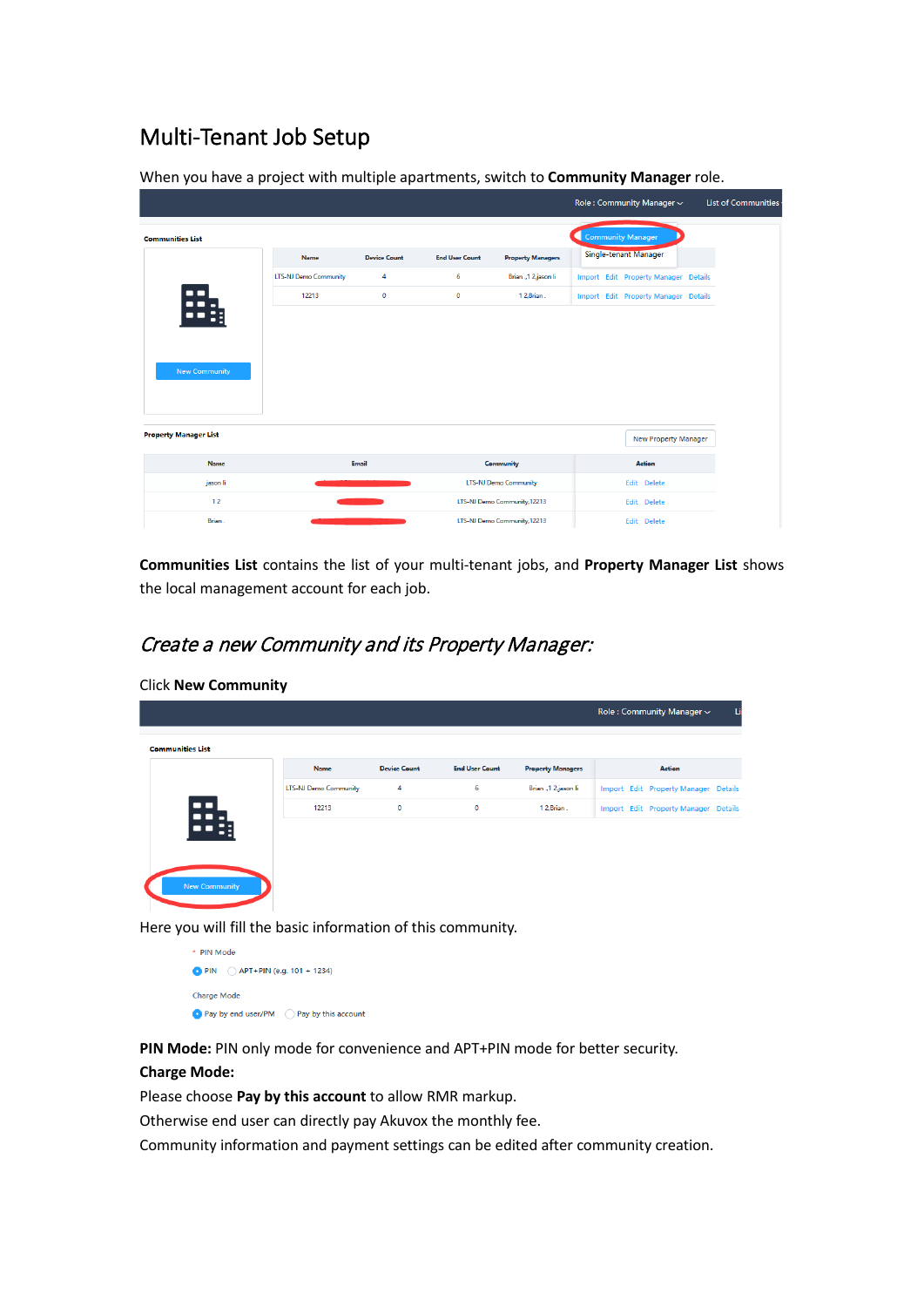#### Click **New Property Manager**

|                              |                              |                     |                       |                          | Role: Community Manager ~            | List of 0 |
|------------------------------|------------------------------|---------------------|-----------------------|--------------------------|--------------------------------------|-----------|
| <b>Communities List</b>      |                              |                     |                       |                          |                                      |           |
|                              | <b>Name</b>                  | <b>Device Count</b> | <b>End User Count</b> | <b>Property Managers</b> | <b>Action</b>                        |           |
|                              | <b>LTS-NJ Demo Community</b> | 4                   | 6                     | Brian "1 2.jason li      | Import Edit Property Manager Details |           |
| 鴨                            | 12213                        | $\mathbf 0$         | $\mathbf 0$           | 12, Brian.               | Import Edit Property Manager Details |           |
|                              | LTS-Demo community           | $\mathbf 0$         | $\mathbf 0$           |                          | Import Edit Property Manager Details |           |
|                              |                              |                     |                       |                          |                                      |           |
|                              |                              |                     |                       |                          |                                      |           |
| New Community                |                              |                     |                       |                          |                                      |           |
|                              |                              |                     |                       |                          |                                      |           |
|                              |                              |                     |                       |                          |                                      |           |
| <b>Property Manager List</b> |                              |                     |                       |                          | <b>New Property Manager</b>          |           |
| <b>Name</b>                  |                              | Email               |                       | Community                | Action                               |           |

After creating **New Property Manager**, you can assign the PM to your communities. Multiple communities can be managed by one PM and any community can have multiple PMs.

### Enroll Devices and Residents

Click **Details** to add residents and devices to a Community.

|                         |                              |                     |                       |                          | Role: Community Manager ~            | <b>LTS-NJ Der</b> |
|-------------------------|------------------------------|---------------------|-----------------------|--------------------------|--------------------------------------|-------------------|
| <b>Communities List</b> |                              |                     |                       |                          |                                      |                   |
|                         | Name                         | <b>Device Count</b> | <b>End User Count</b> | <b>Property Managers</b> | <b>Action</b>                        |                   |
|                         | <b>LTS-NJ Demo Community</b> | 4                   | 6                     | Brian "1 2,jason li      | Import Edit Property Manager Details |                   |
| æ.,                     | 12213                        | $\circ$             | $\circ$               | 12, Brian.               | Import Edit Property Manager Details |                   |
|                         | LTS-Demo community           | $\circ$             | $\mathbf 0$           |                          | <b>Import Edit Property Manage</b>   | <b>Details</b>    |

Click **Add Building** to add the first apartment building of this community.

| <b>SResident and Device</b><br><b>@Dashboard</b> | <b>韓Firmware</b> | <b>怨MAC Library</b><br><b>O</b> Update | <b>怨Subscriptions</b>      | 怨Payments                                       |                                              |            | Role: Community Manager ~ |                     | LTS-Demo community $\sim$ | $LTS-nj \sim$ |
|--------------------------------------------------|------------------|----------------------------------------|----------------------------|-------------------------------------------------|----------------------------------------------|------------|---------------------------|---------------------|---------------------------|---------------|
| Add Building                                     | Residents        | Devices                                |                            |                                                 |                                              |            |                           |                     |                           |               |
| Community                                        | Status: All      | $\overline{\phantom{a}}$               | Active: All                | $\sim$ 11<br>Resident                           | <b>Residents</b><br>$\overline{\phantom{a}}$ |            | Q Search                  |                     |                           | Refresh       |
| <b>Public Area</b>                               | Resident         | Email                                  | APT No.<br><b>Building</b> | <b>APT Name</b>                                 | Active                                       | Phone      | <b>Status</b>             | <b>Created Time</b> | Action                    |               |
| $\vee$ x<br><b>Building 1</b>                    |                  |                                        |                            |                                                 | No Data                                      |            |                           |                     |                           |               |
|                                                  |                  |                                        |                            | lines per page $ 10 - \pi $ $  \langle \rangle$ |                                              | Go to 1 Go | $0.16 \text{ AU}$         |                     |                           |               |

Add **Public Device** that can call all residents in Building 1.

| <b>您Dashboard</b>  | <b>183 Resident and Device</b> | <b>Ex Firmware</b> | <b>Q</b> Update          | <b>&amp;MAC Library</b> | 83Subscriptions | 83 Payments        |                                                                  | Role: Community Manager ~ |                     | LTS-Demo community $\sim$ | $LTS-NJ \sim$  |
|--------------------|--------------------------------|--------------------|--------------------------|-------------------------|-----------------|--------------------|------------------------------------------------------------------|---------------------------|---------------------|---------------------------|----------------|
|                    |                                | <b>APT</b>         | <b>Public Device</b>     |                         |                 |                    |                                                                  |                           |                     |                           |                |
| + Add Building     |                                |                    |                          |                         |                 |                    | <b>Public Device</b>                                             |                           |                     |                           |                |
| Community          |                                | MAC                | $\overline{\phantom{a}}$ |                         | Q Search        |                    |                                                                  |                           |                     |                           | Add<br>Refresh |
| <b>Public Area</b> |                                | $\Box$             | <b>MAC</b>               |                         | Location        | <b>Device Type</b> | SIP                                                              | <b>Status</b>             | <b>Created Time</b> | Action                    |                |
| <b>Building 1</b>  |                                |                    |                          |                         |                 |                    | No Data                                                          |                           |                     |                           |                |
|                    |                                | 盲                  |                          |                         |                 | Lines per page     | $\langle \rangle$<br>10 <sup>°</sup><br>$\overline{\phantom{a}}$ | Go to 1 Go                | $0$ In All          |                           |                |

**MAC:** The mac address can be found on both the package and the device itself. **Type:** Pick the device type accordingly.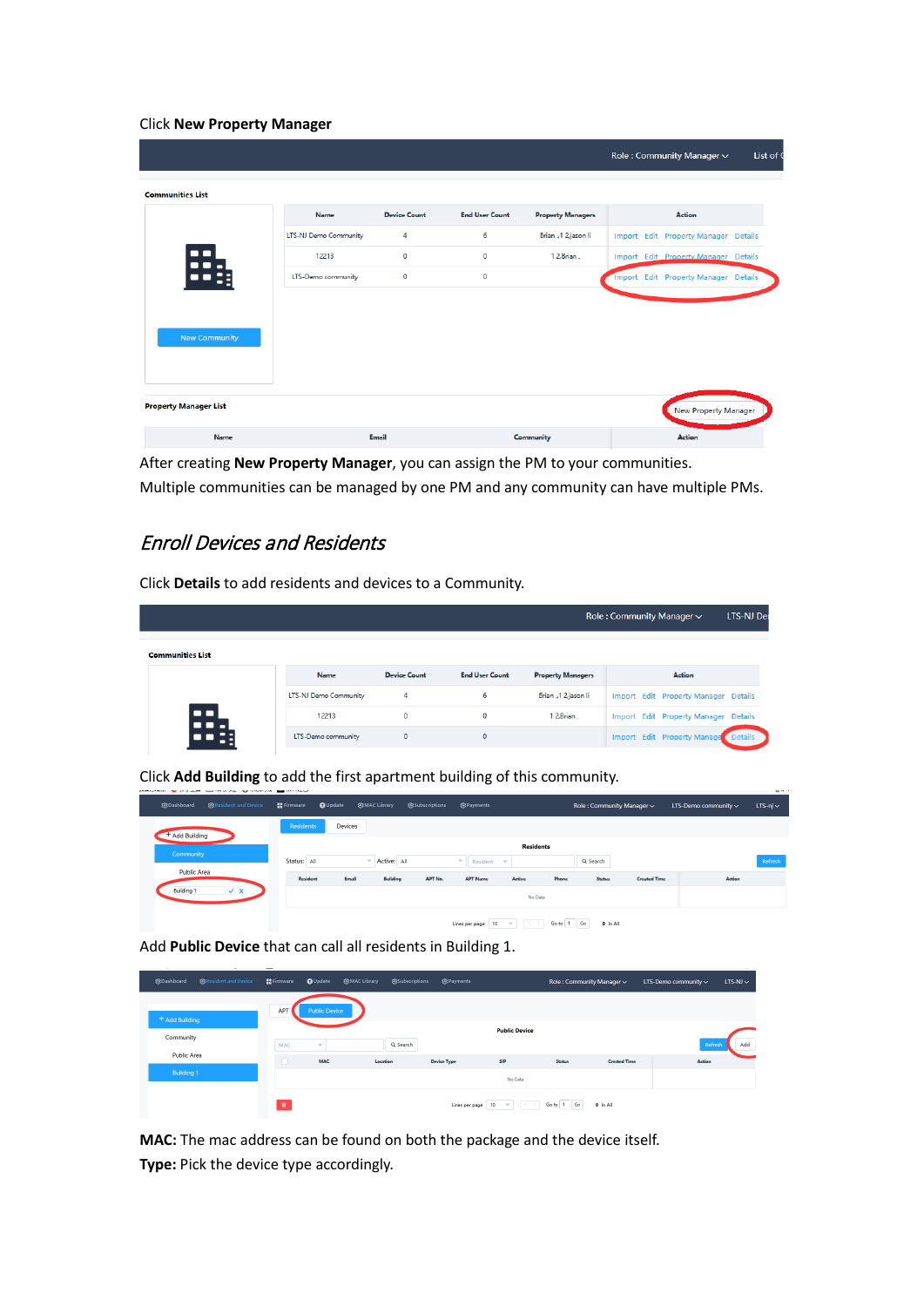**Network Group**: Only change this setting if the devices are not in the same LAN. **Contacts Settings:** Resident's information that visitors see. Location: "main gate" / "club house" etc. **DTMF Code:** The unlock button on your cellphone/landline. **Unlock in Homepage:** End user can unlock this door at home page of Smartplus app. **Unlock in Talking Page**: End user can unlock this door in talking page with Smartplus app.

**Add Relay:** The R29 have three relays, which can be setup individually.

| * MAC                                                        |      |
|--------------------------------------------------------------|------|
|                                                              |      |
|                                                              |      |
| Type                                                         |      |
| Multi-tenants Doorphi                                        |      |
| Network Group                                                |      |
| Network 1<br>$\overline{\phantom{a}}$                        |      |
| <b>Contacts Setting</b>                                      |      |
|                                                              |      |
| O Only APT numbers (C) APT numbers, indoor monitors and apps |      |
| * Location                                                   |      |
|                                                              |      |
|                                                              |      |
| <b>Relay 1</b>                                               | ON 1 |
| * Relay Name                                                 |      |
|                                                              |      |
| Relay1                                                       |      |
| * DTMF Code                                                  |      |
| #<br>٠                                                       |      |
|                                                              |      |
| Unlock                                                       |      |
| $\vee$ Unlock in homepage $\vee$ Unlock in talking page      |      |
| + Add Relay                                                  |      |

Click **APT** to add apartments and residents.

|                             | □ 人强新力输出 ● 新于工精 □ 希用内证 电子求乐网络 ■■ 从口处包 |                    |                                |                     |                        |                         |       |                        |                           |                     |                           |               | Massachusetts and an |
|-----------------------------|---------------------------------------|--------------------|--------------------------------|---------------------|------------------------|-------------------------|-------|------------------------|---------------------------|---------------------|---------------------------|---------------|----------------------|
| <b>密Dashboard</b>           | <b>S3 Resident and Device</b>         | <b>In Firmware</b> | <b>O</b> Update                | <b>您MAC Library</b> | <b>E3Subscriptions</b> | SPayments               |       |                        | Role: Community Manager ~ |                     | LTS-Demo community $\sim$ | $LTS-NJ \sim$ | [+Log out            |
| + Add Building<br>Community |                                       | APT<br>Resident    | <b>Public Device</b><br>$\sim$ |                     | Q Search               |                         |       | <b>APT</b>             |                           |                     |                           | Add           |                      |
| <b>Public Area</b>          |                                       |                    | APT No.                        | <b>APT Name</b>     |                        | <b>Resident</b>         | Email |                        | Active                    | <b>Created Time</b> | Action                    |               |                      |
| Building 1                  |                                       |                    |                                |                     |                        |                         |       | No Data                |                           |                     |                           |               |                      |
|                             |                                       |                    |                                |                     |                        | Lines per page   10 = = |       | $+\zeta \rightarrow +$ | Go to 1 Go<br>0 In All    |                     |                           |               |                      |

**Phone**: Add the phone number, with USA country code "1".

Call Type: Which answering units of this resident will receive calls from outdoor station: Smartplus App, indoor station, and/or phone number.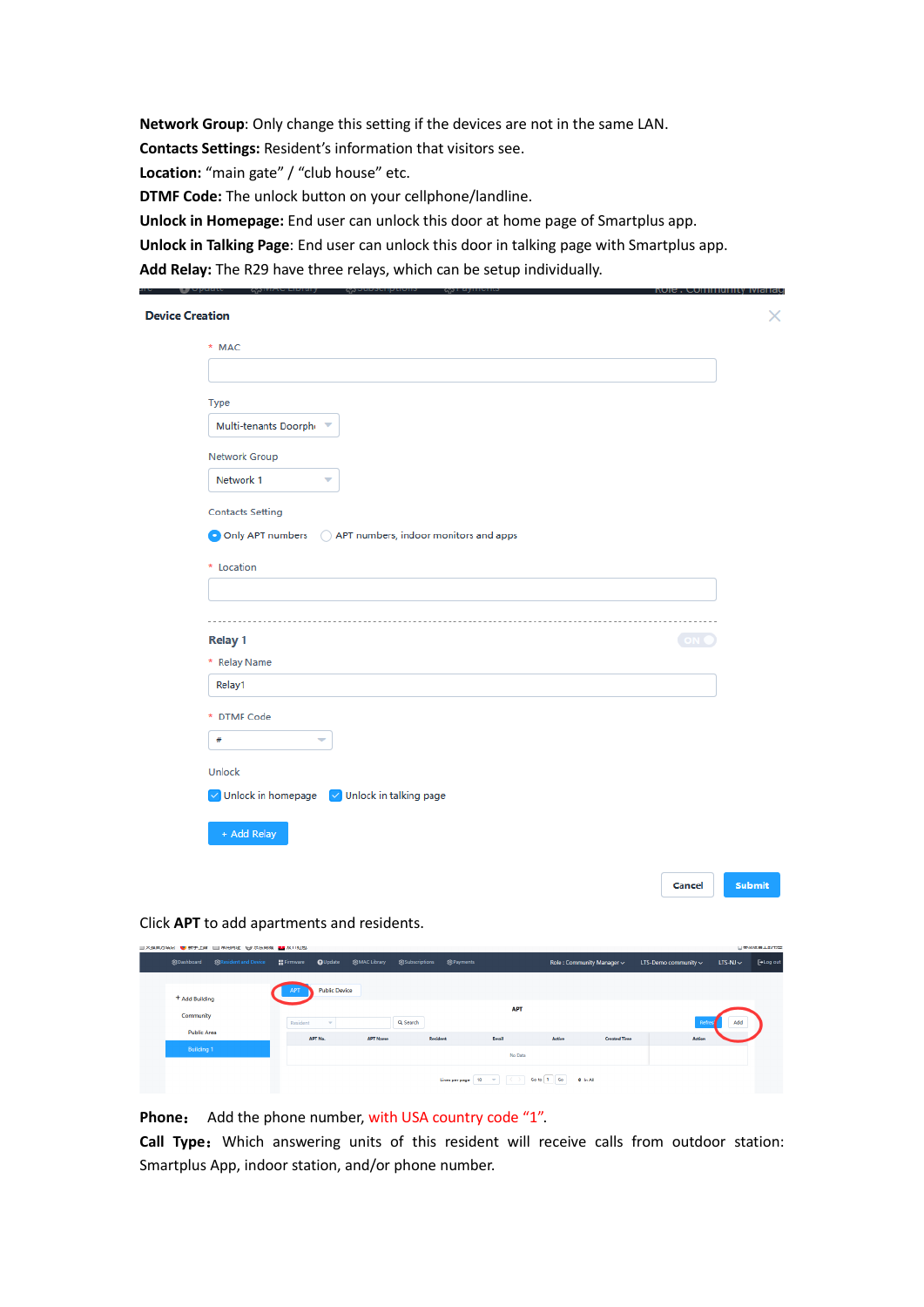#### **Add APT**

| <b>APT Name</b>      |  |  |
|----------------------|--|--|
|                      |  |  |
|                      |  |  |
| * First Name         |  |  |
|                      |  |  |
|                      |  |  |
| * Last Name          |  |  |
|                      |  |  |
| Email                |  |  |
|                      |  |  |
|                      |  |  |
| Phone                |  |  |
|                      |  |  |
|                      |  |  |
| Call Type            |  |  |
| SmartPlus and indoor |  |  |
| Door Release PIN     |  |  |
|                      |  |  |
|                      |  |  |

### Add Apartment Devices (and family members) by click **info**

|                           | 【方站点 ● 新手上路 □ 常用网址 ↓ 京东商城 ■ 双11红包 |                   |                          |                     |                           |                     |                          |               |                           |                           | 口移                               |  |  |
|---------------------------|-----------------------------------|-------------------|--------------------------|---------------------|---------------------------|---------------------|--------------------------|---------------|---------------------------|---------------------------|----------------------------------|--|--|
| <b>袋Dashboard</b>         | 83 Resident and Device            | <b>탑 Firmware</b> | <b>Q</b> Update          | <b>您MAC Library</b> | <b>&amp;Subscriptions</b> | <b>您Payments</b>    |                          |               | Role: Community Manager ~ | LTS-Demo community $\sim$ | $LTS-NJ \sim$                    |  |  |
|                           |                                   | <b>APT</b>        | <b>Public Device</b>     |                     |                           |                     |                          |               |                           |                           |                                  |  |  |
| <sup>+</sup> Add Building |                                   |                   |                          |                     |                           |                     |                          |               |                           |                           |                                  |  |  |
|                           | Community                         |                   | $\overline{\phantom{a}}$ |                     | Q Search                  | <b>APT</b>          |                          |               |                           | Refresh                   |                                  |  |  |
| <b>Public Area</b>        |                                   |                   | APT No.                  | <b>APT Name</b>     |                           | <b>Resident</b>     | Email                    | Active        | <b>Created Time</b>       |                           | Action                           |  |  |
| <b>Building 1</b>         |                                   |                   | 101                      | jim house           |                           | $\sim$              | $\sim$                   | Normal        | 2019-10-31 14:04:21       | 1 Info                    | <b>B</b> Delete<br>$\angle$ Edit |  |  |
|                           |                                   |                   |                          |                     |                           | Lines per page   10 | $\overline{\phantom{a}}$ | Go to 1 Go    | 1 In All                  |                           |                                  |  |  |
| + Add Building            |                                   | APT               | <b>Public Device</b>     |                     |                           |                     |                          |               |                           |                           |                                  |  |  |
|                           |                                   |                   |                          |                     |                           |                     |                          |               |                           |                           |                                  |  |  |
| Community                 |                                   |                   | <b>Building</b>          |                     | <b>Building 1</b>         |                     |                          |               |                           |                           | <b>Add Family Master</b>         |  |  |
| <b>Public Area</b>        |                                   |                   | <b>APT</b>               |                     | 101                       |                     |                          |               |                           |                           |                                  |  |  |
| <b>Building 1</b>         |                                   |                   |                          |                     |                           |                     |                          |               |                           |                           |                                  |  |  |
|                           |                                   |                   | 0 Devices                |                     |                           |                     |                          |               |                           |                           | Add                              |  |  |
|                           |                                   |                   | <b>MAC</b>               |                     | Location                  | <b>Device Type</b>  |                          | <b>Status</b> | <b>Binding Time</b>       | Action                    |                                  |  |  |
|                           |                                   |                   |                          |                     |                           |                     | No Data                  |               |                           |                           |                                  |  |  |

**Arming Function:** Indoor monitor can connect to alarm sensors if enabled.

**Network Group:** If the end user use their own network, here should be choose different group with public device(Entrance and Building Lobby), if use the LAN, then never mind. **Location:** the location of this device.

 $\times$